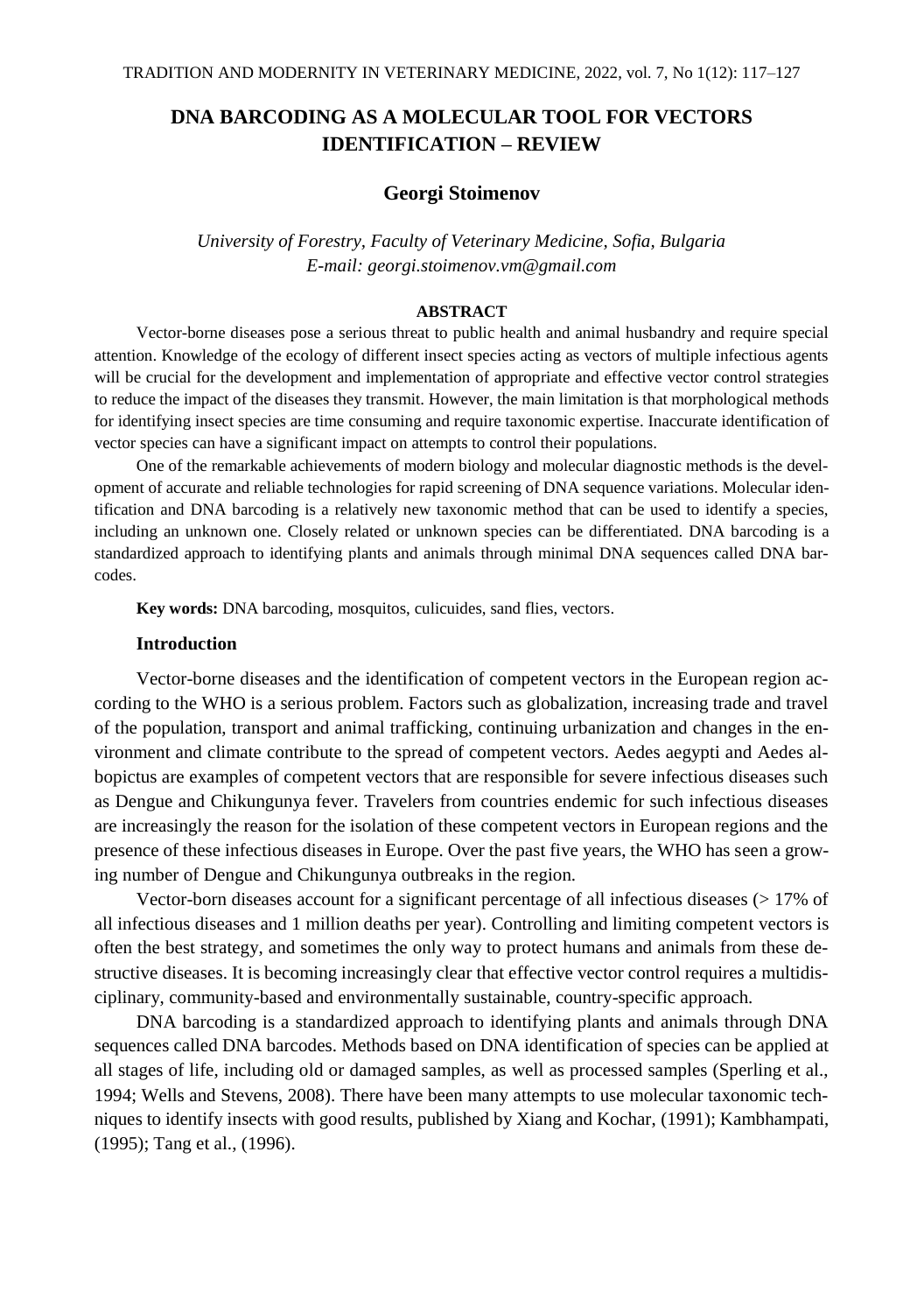DNA sequencing is a far more informative and useful technique than other molecular methods (for identifying and studying interspecific and intraspecific variations). This method is very useful in identifying and classifying the largest and not well-studied group – insects.

DNA barcoding is a molecular method that is becoming increasingly popular for identifying animal species based on partial mitochondrial DNA sequences (Hebert et al., 2003a; Hebert et al., 2003b). This method is based on the concept that each species has a unique genetic identity (Rueanghiran et al., 2012). The DNA barcode is a short standardized DNA sequence that can be used as a genetic marker to identify species (Paz et al., 2012). Early studies on DNA barcoding used internal transcribed spacer 2 (Merget et al., 2012), cytochrome b oxidase (Sevilla et al., 2007; Shen et al., 2013), 12S rRNA (Vences et al., 2005; Chu et al., 2006) and nicotinamide adenine dinucleotide dehydrogenase (Rach et al., 2008; Webster et al., 2012) as target genes. In recent years, however, the cytochrome C oxidase subunit 1 (COI) mitochondrial gene has gained popularity, mainly due to the ease of use of a universal set of primers to enhance the gene and its ability to provide higher sequence variation in interspecific than intraspecific level. Therefore, a genetically based COI DNA barcode is an alternative type of identification method that can be easily standardized to obtain comparable results from different sources.

#### **DNA barcoding mosquitos**

Morphological identification is the conventional gold standard for identifying species of vectors based on their external features. However, it requires experienced specialists, and the method itself is time consuming, especially performed by more inexperienced researchers. Moreover, incomplete identification often occurs when important morphological features located on the body of insects are damaged as a result of improper handling of specimens. In addition, similar morphological features are shared by members of species complexes, making identification a difficult task based solely on taxonomic keys (Jinbo et al., 2011). Most taxonomic keys for example are limited to adult female mosquitoes and fourth-stage larvae, as many of the morphological characteristics are not well developed in the early stages of larvae.

In addition, many species of Culex Lophoceraomyia are identified by differences in the antennae, palps, proboscis, and genitals of the male, which makes it difficult to morphologically identify females (Sirivanakarn, 1977). These restrictions affect the applicability of existing taxonomic keys to identify certain mosquito species. Therefore, there is a need for an alternative, universally applicable method to support existing mosquito identification methods.

Herbert et al., 2003a, b, suggest using the 658 (bp) region of the COI gene as a universal marker for animal species barcodes. Previous studies have shown that the COI gene is an effective and useful barcode for identifying mosquitoes (Laurito et al., 2013; Khamis et al., 2012). However, the COI barcode may not be universally applicable to the identification of all animal species. For example, COI-based barcoding is not promising in the identification of fungi and plant species (Roy et al., 2010; Schoch et al., 2012). Similarly, COI barcoding fails to distinguish some mosquito species from Anopheles and Culex (Laurito et al., 2013; Wang et al., 2012). Kumar et al., 2007 report that two closely related species of mosquitoes of the genus Ochlerotatus cannot be differentiated using their COI barcodes. On the other hand, DNA barcoding has other limitations. Its success depends on the availability of representative sequences for comparison. DNA barcoding fails if there are not enough reference sequences in the databases for comparison and analysis (Jinbo et al., 2011). In cases where the COI barcode fails to identify specific mosquito species, a multilocus approach is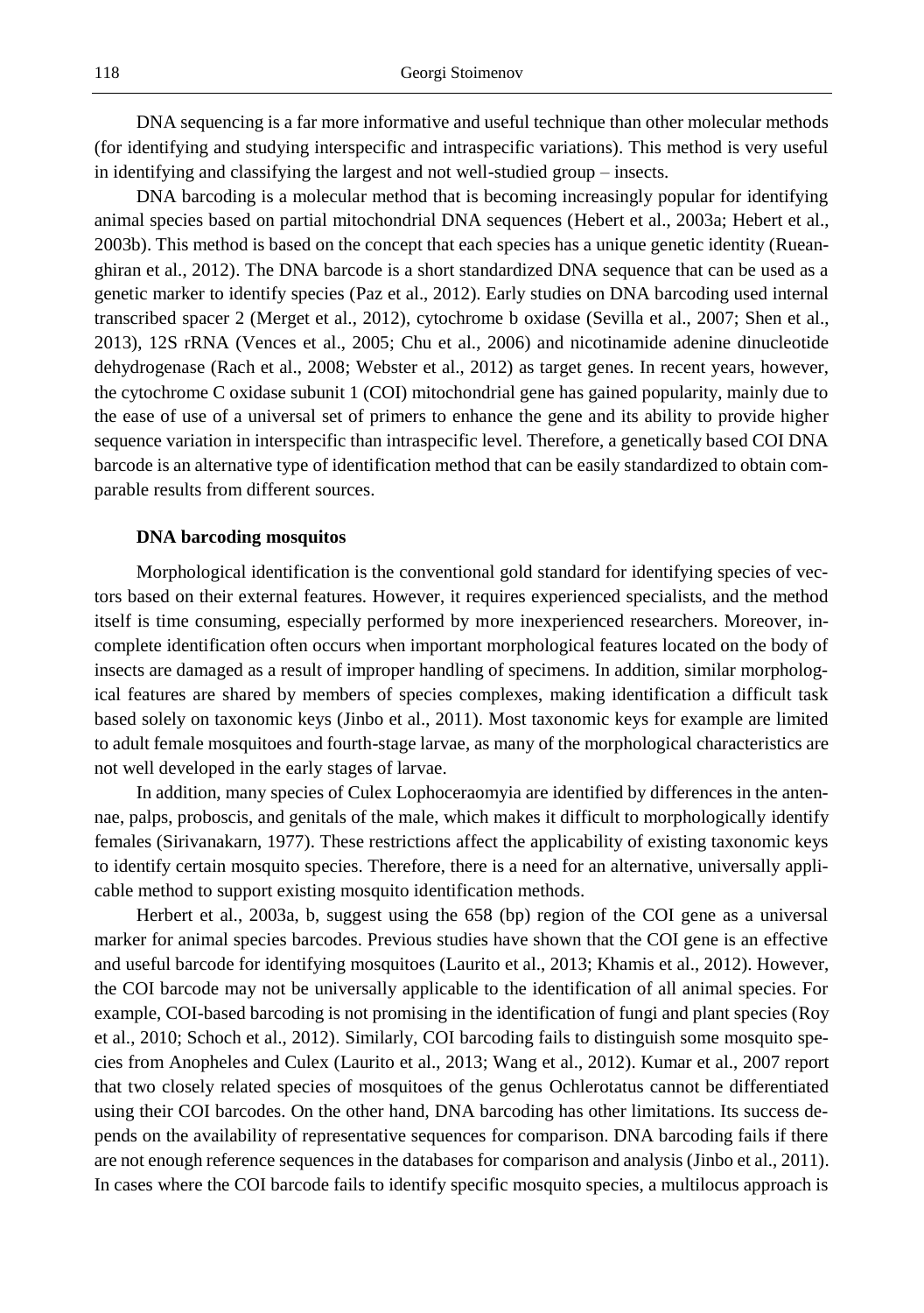recommended (Bourke et al., 2013). By using other gene markers and combining data sets, identification accuracy can be increased. Therefore, these observations indicate the need to use integrated databases, including genomic, morphological and ecological, to better understand the species diversity of the animal kingdom (Rubinoff., 2006).

Mosquitoes belong to the genus Diptera, family Culicidae and are represented by 3490 recognized species, grouped in 44 genera.

The identification of the genus and species can be performed by standard entomological features such as phenotype, eggs, larvae, habitat, etc. Newer species determination techniques include biochemical techniques such as MALDI-TOF and DNA barcoding. They are successfully used to distinguish morphologically similar species in a species complex (eg Anopheles gambiae-complex, Culex pipiens-complex).

Most traditional morphological identification keys are organized in a series of alternative features, which can be dichotomous (each feature / parameter has two alternatives) or polytomic (two or more options at each choice). In practice, most of them are a mixture of dichotomous and polytomic sequential choices.

Within these two types of keys, the dichotomous keys of Becker et al. and computer programs such as MosKeyTool are among the most commonly used to identify mosquitoes in the European region.

## **DNA barcoding Culicuides**

Culicoides (order Diptera, family Ceratopogonidae) cover more than 1300 species distributed worldwide (Borkent., 2017) and are vectors of a number of pathogens of veterinary importance. Some species of Culicoides are biological vectors of important animal arboviruses worldwide, such as African horse sickness virus (AHSV), bluetongue virus (BTV), epizootic haemorrhagic virus (EHDV), equine encephalosis virus (EEV) and Schmalenberg virus (SBV)). (Purse et al., 2015). The African horse sickness virus is from the family Reoviridae of the genus Orbivirus, which is biologically transmitted by competent vectors of the genus Culicoides (Carpenter et al., 2017). This disease is prevalent mainly in Africa and is classified as one of the deadliest viral infections in horses with a mortality rate of about 80–90% (Mellor et al., 2000). Massive epizootic outbreaks of AHS were reported in Senegal in 2007 (Akakpo et al., 2011; Diouf et al., 2012). Despite their economic importance, identifying species only morphologically and considering only the evolutionary relationships between species of this genus remains problematic. In recent years, the DNA barcoding has contributed significantly to the identification of species of the genus Culicoides spp. in the numerous entomological research projects initiated in many European countries after the bluetongue epidemic in 2006-2009. These studies and projects help to identify, potentially new species or classify them into "species complexes/groups" with great genetic and morphological variability. Most of them have a black-brown body color with characteristic white and dark spots on the wings.

- C. obsoletus group: the most common species at low altitude. The C. obsoletus group includes 4 morphologically similar species (C. obsoletus, C. scoticus; C. dewulfi and C. shiopterus).

- C. pulicaris group: very common and widespread and predominant at high altitudes. The C. pulicaris group includes mainly two distinct species: C. pulicaris and C. punctatus).

- C. impunctatus group: common in northern Europe, where it is very common and in large populations. The species of the C. impunctatus group are responsible for the transmission of animal BTV, AHSV, EHDV.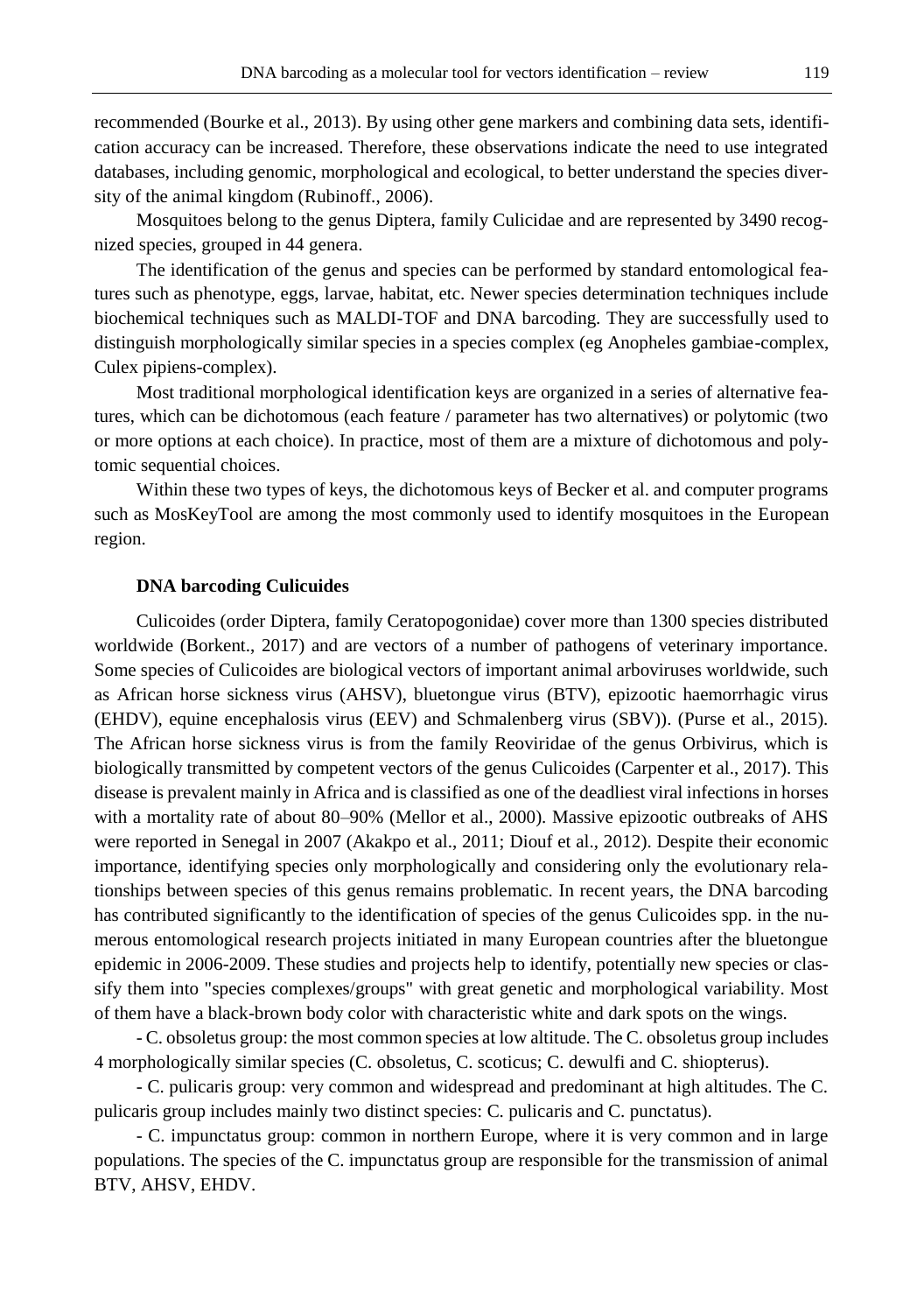According to Campbell and Pelham-Clinton, 1960**,** the subgenus Culicoides is morphologically characterized by wings with dark spots on a light background, and the apical third of the second radial cells are included in a pale area. A dark spot in the shape of a clock glass (r5) is present in the wing cell. The cell in the form of a watch glass can be broken or continuous. The cubital cell (cu) can be with or without a dark spot. In some species, which usually do not have a spot in the cubital cell, a spot may appear in some specimens of species, eg: C. impunctatus and C. deltus.

However, morphological determination of Culicoides at the species level is difficult even for the specialists. It has been proved that the related species in the species complexes are difficult to distinguish morphologically. To overcome this, molecular methods (COI-barcoding or other molecular markers) are used to identify species of the genus Culicoides, especially those responsible for the spread of diseases in domestic animals.

#### **DNA barcoding sand flies**

Sandflies (Diptera: Psychodidae, Phlebotominae) are essential for public health and in many parts of the world play a role as vectors for leishmaniasis, bartonellosis and sand fly fever. Sandflies are the only proven vectors of leishmaniasis, with approximately 800 species registered in five main genera: Phlebotomus, Sergentomyia, Lutzomyia, Brumptomyia and Warileya. Leishmaniasis remains one of the most neglected diseases in the world. It is endemic in 98 countries, putting 350 million people at risk, with about two million new cases each year (WHO., 1990). Studies on phlebotomes (Diptera: Psychodidae) show that there are mainly two genera circulating: Phlebotomus and Sergentomyia, comprising 44 species. Therefore, the identification of sandflies in order to vector control and control of leishmaniasis and other infectious diseases is critical. The correct identification of the sand fly species provides a better understanding of the sand fly-pathogen relationship as well as the planning of ecological studies on populations, the sensitivity of risk analysis on sand fly-borne diseases and ultimately for the success of disease control measures. The presence of 14 sand fly species of two genera was recorded in eight Balkan countries by a large-scale field survey that thoroughly updated the knowledge of sand fly fauna in this important and yet understudied region (Dvorak et al., 2020).

## **DNA barcoding procedures**

It is becoming increasingly clear that in order to distinguish phlebotomies by species and to identify them in separate taxa, it is necessary to use multidisciplinary approach combining modern techniques (DNA barcoding) and traditional ones (morphological identification). The use of statistical approaches, such as models based on discriminant or multivariate analyzes used in morphometric studies, can also contribute to the identification of intra- and inter-specific differences.

With regard to the identification of species using methods other than traditional dichotomous keys, the development of cybertaxonomic determinants can facilitate this task for non-specialists or when it is necessary to identify many specimens or in the field.

Frequently used morphological parameters to identify adults should be constantly updated, taking into account other data such as behavioral, biochemical, environmental and molecular data. The use of molecular techniques for species determination of catches, such as the barcoding method, is strongly recommended. It is desirable that the markers used in molecular analysis be standardized and that gene sequences be deposited in freely accessible databases in order to extend and enrich the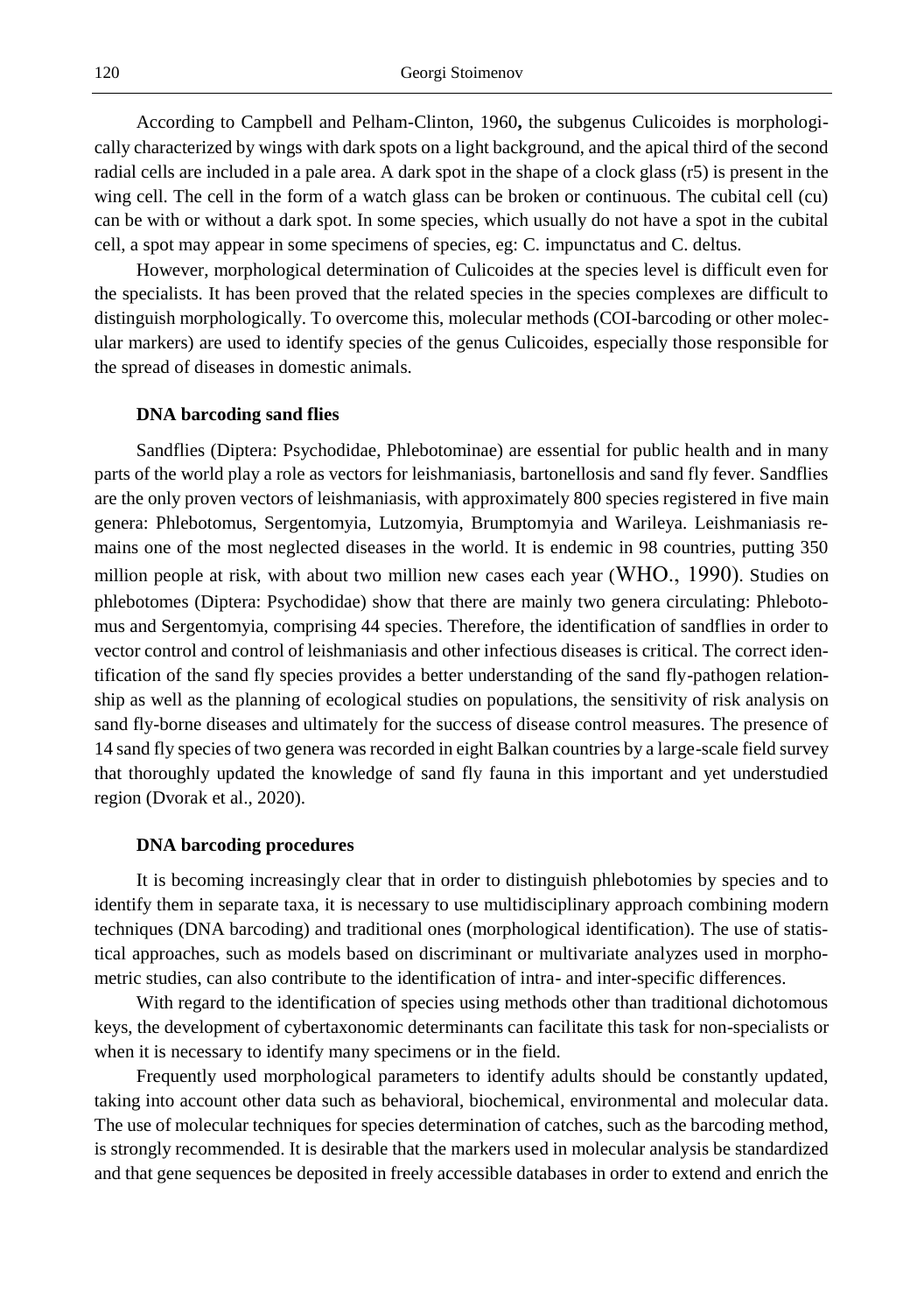morphological identification of species and to achieve phylogenetic analysis and determination of their origin.

Hebert et al., (2003a), b, demonstrated the benefit of the gene encoding cytochrome C oxidase I (COI), first used by Folmer et al., (1994) (DNA primers published by Hebert as a tool for phylogenetic analysis at the species level were included in the analysis).

In general, the DNA barcode is a short sequence of genes that are part of the mitochondrial DNA that is used to identify species. This standardized short sequence of DNA is in the range of 400-800 bp, which should be easily generated to characterize all species on the planet.



**Figure 1: Specific loci of chloroplast/mitochondrial DNA involved in the DNA barcoding.**

It is no coincidence that DNA coding was developed in conjunction with genomics-based research. DNA barcoding and genomics share one ultimate goal, namely the large-scale collection of genetic data, which offers new answers to questions that have so far been beyond the scope of traditional disciplines. A huge online barcode database serves as a standard to which the DNA barcode sequence of an unidentified sample can be assigned. Like genomics, DNA barcoding will make it possible to categorize known species and determine the taxonomic affiliation of species yet to be discovered in the wild. One of the purposes of DNA barcoding is to use information from one or more gene regions to taxonomically identify competent vectors that carry various diseases in animals and humans.

The "Global Bioidentification System", so called by Hebert et al., Is managed through the Barcode of Life Data Systems (BOLD) database, which contains more than 5,500,000 generated barcodes of over 265,000 species animals, plants and fungi. The BOLD system is a web-based work environment and database covering the storage, analysis and publication of DNA barcodes and can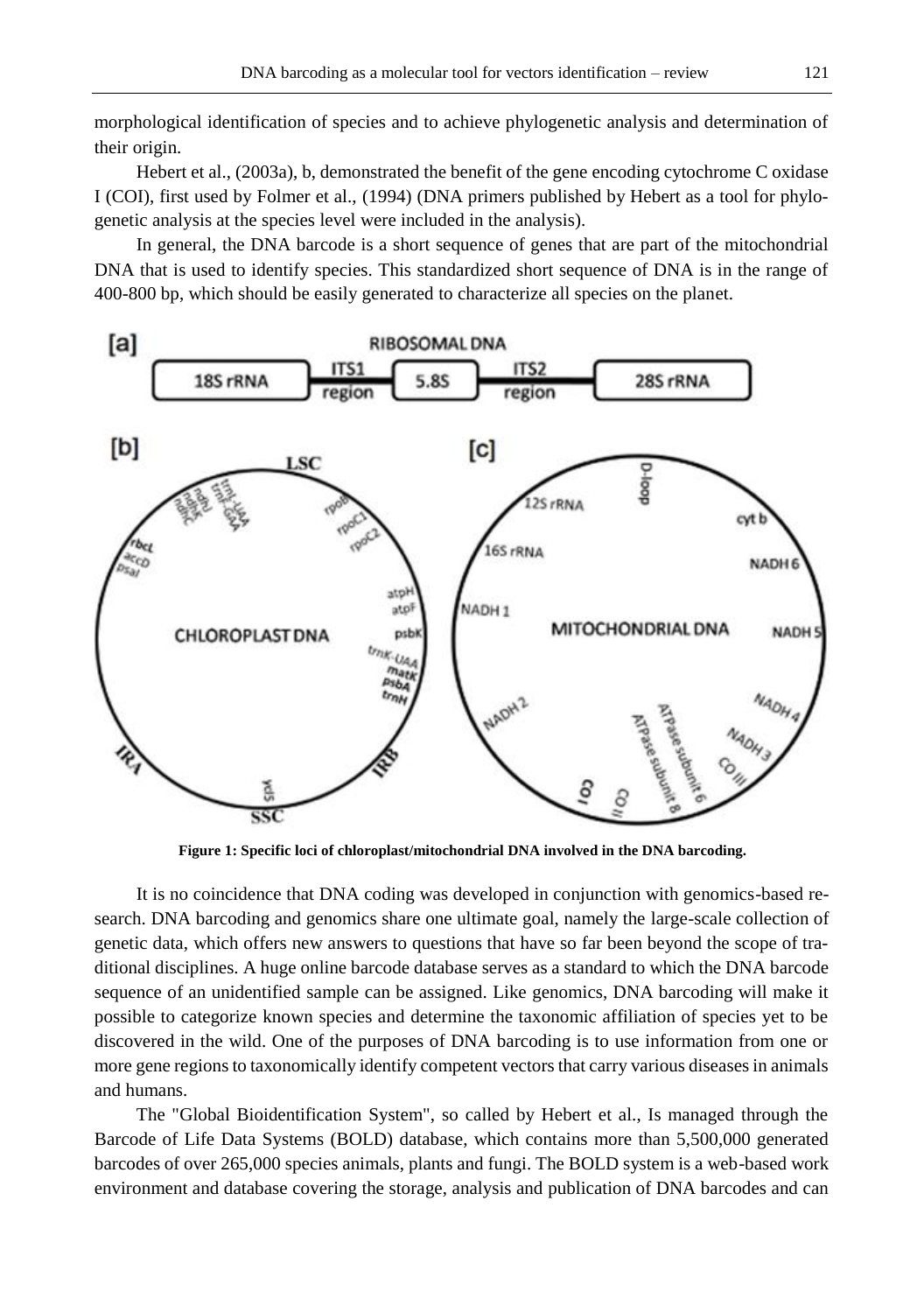serve as a reference library for DNA barcodes. BOLD is the most prominently used barcode software and is freely available to any researcher with interests in the field.

It is a taxonomic identification tool, alternative or complementary to morphology. DNA sequencing is a fast and relatively inexpensive technique. It can process a large number of specimens at once, which is useful, for example, in biodiversity studies. Once a reference database has been created, it can be applied even by nonspecialists.

# **The DNA barcoding involves two main stages:**

- Collection of a database of barcodes in taxonomically known species to serve as a reference.
- Comparison of reference DNA barcodes of species from a database with data that are unidentified or unknown species of animals, plants and other organisms.



**Figure 2: Step by step process of barcode generation.**

The first stage includes taxonomic expertise in the selection of several individuals of the species, serving as reference samples in the DNA barcode database. These samples can be taken from herbariums and museum exhibits, as well as from live animals and plants in the field. Once the reference library for DNA barcodes has been prepared for the studied organisms, whether information on the geographical region from which they were collected, taxonomic group or target group (eg culicuides, mosquitos, sandflies etc.) is included, then DNA barcodes generated for the unidentified test samples are compared with the reference barcodes using a matching algorithm. Most algorithms involve comparing two DNA sequences to measure the distance between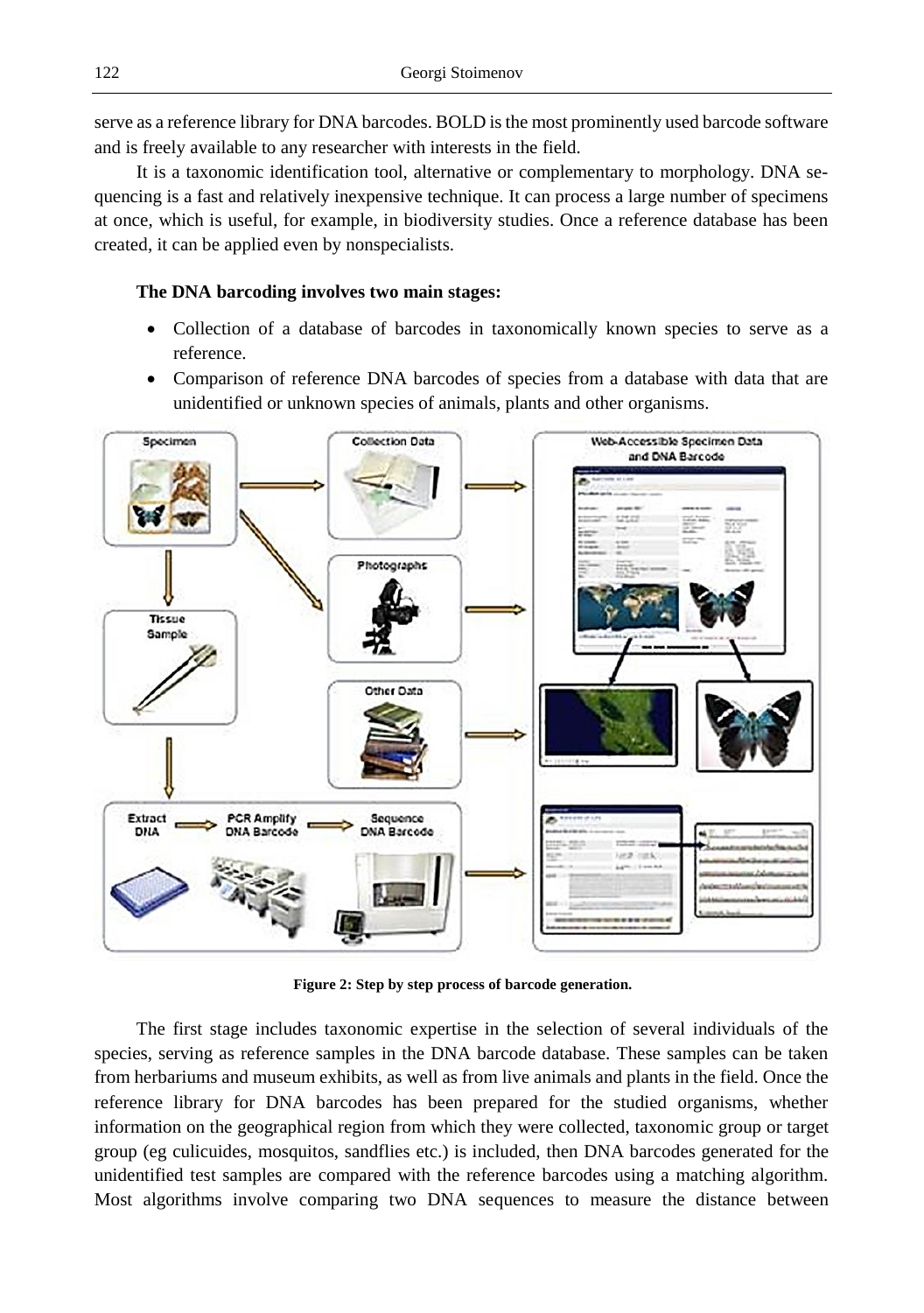sequences. In DNA barcoding, an algorithm is usually used to find the closest to the unknown sequence in the database. BLAST (Basic local alignment search tool) is a nucleotide or peptide sequence matching tool provided by the GenBank database for matching matches between two sequences, in this case two DNA barcodes. Two other commonly used algorithms are the Kimura-2-Parameter Distance and the Smith-Waterman Algorithm, similar to BLAST.

**1. Sampling.** The capture of the main vectors is done by setting traps. It is good to start betting before sunset, and the catches to be collected after sunrise the next day. Culicoides can be captured using several methods. The adults are most easily captured using various light-trap models (these vary in power, in the use of different colours, with or without an additional attractant), truck traps, aspirators, bait-traps and also emergence traps for the sampling of larval habitats. The most commonly used traps for culicuides are OVI traps. Adults are stored in sample containers filled with 70% ethanol to avoid contamination or damage to the collected samples. The catches are then stored at  $+4$  ° C until further processing.

Mosquito traps are set in the same way, a lot of different traps are availeble, Biogents Sentinel trap (BG trap), Heavy Duty Encephalitis Vector Survey trap (EVS trap), Centres for Disease Control miniature light trap (CDC trap) and Mosquito Magnet Patriot Mosquito trap (MM trap), accompanied by dry ice containers or light (the CO2 that is released when the ice melts and the lights serves as an attractants). Mosquitoes are caught in the net located at the bottom of the traps. The net is then transferred to a freezer at -20 °C. CDC, EVS traps and so-called sticky traps are used to catch sand flies.

**2. Preparatory stage of the sample and process of lysis of the sample are very important.** Catches must be sorted by morphological characteristics and species. The morphological determination of the competent vectors was standardly performed using taxonomic key, including the morphological characteristics of each taxonomic species of insects and observation of samples under a stereoscope. There are a lot of procedures and Standart operating procedures for cathes analisys (M. Goffredo& R. Meiswinkel) and taxonomic key for Mosquitoes (Becker et al., 2010) Culicuides (Mathieu et al., 2010); Sand fly samples should be sorted only to the genus level, as further identification by species requires additional dissection.

**3. DNA extraction.** Prior to extraction, pre-homogenization of the sample is required, after which various extraction kits are used following the protocols of the manufacturing companies (DNeasy Blood and Tissue Kit Qiagen) or following a previously documented extraction protocols (Kasap et al., 2013).

# **4. Measurement of the amount of DNA.**

**5. Polymerase chain reaction** – amplification of the target region encoding cytochrome oxidase I (COI or COX1); The polymerase chain reaction (PCR) of the loci encoding mitochondrial cytochrome C oxidase I (COI) is very similar for most groups of animals. The main difference is the choice of specific primers for individual taxa. For example, for sand flies the universal LCO1490 and HCO2198 primers (Folmer et al., 1994) are used to amplify the ~650 bp barcoding region of the cox1 gene, using previously defined PCR reaction (Gunay et al., 2015). Numerous PCR protocols for the determination of these three types of vectors have been described in the literature (Hernández-Triana et al., 2012; 2014; 2017; Hebert et al., 2003 a, b).

**6. Product purification;**

**7. Sequencing;**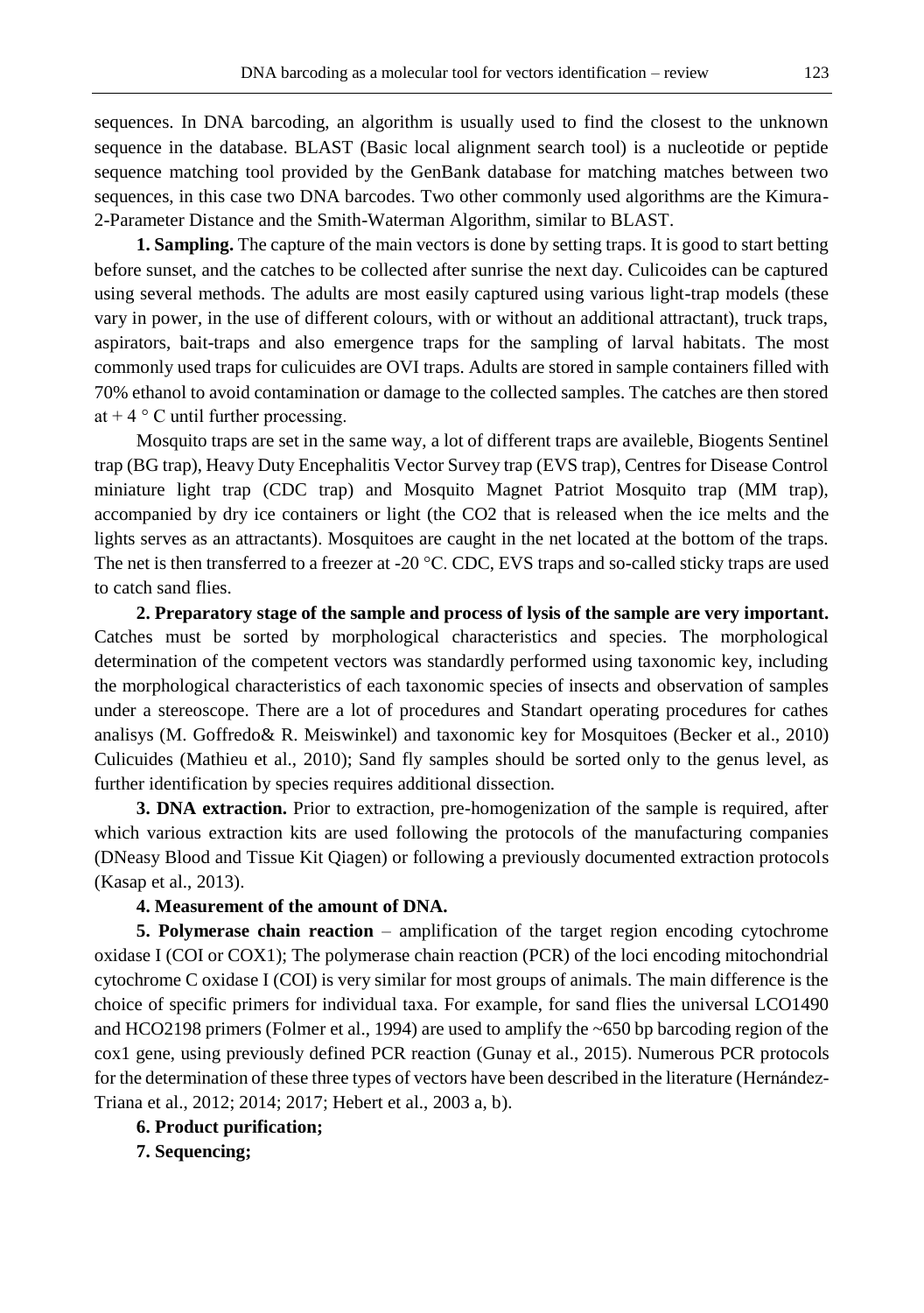**8. Data analisys.** The resultant cox1 sequences have to be aligned using different programs for example the ClustalW Multiple Alignment algorithm, as implemented in the BioEdit v.7.2.5 (Hall 1999) alignment editor. Neighbor Joining (NJ) analysis on 1000 replicates under the assumptions of Kimura's two parameter (K2P) substitution model in MEGA v.6.0 (Tamura et al., 2013) in order to be obtain a robust taxon identity tree with bootstrapped branch support. The K2P distances generated through pairwise sequence comparisons using the default settings of P-values (0.1–0.001) in the Automatic Barcode Gap Discovery (ABGD) web-interface program (http://wwwab i.snv.jussieu.fr/public/abgd/) (Puillandre et al., 2012) is used to assign each barcode sequence into molecular operational taxonomic units (MOTUs). ABGD splits the sequences into groups through two subsequent partitioning. Using a user-defned range of prior intraspecifc distance divergence threshold values (P), this method frst infers a barcode gap and uses this gap value to partition the data into clusters. In the second step, these clusters are repeatedly partitioned into hypothetical species until no more splits take place (Puillandre et al., 2012). Species boundaries among closely related taxa within each subgenus in some cases have to be evaluated by Maximum Likelihood (ML) analysis in MEGA v.6.0, using only the unique representative haplotypes, as identifed by DnaSP v.5.10.01 (Librado et al., 2009).

The consortium responsible for the BOLD platform (CBOL) was launched in May 2004 and now includes more than 120 organizations from 45 countries. CBOL encourages the development of international research unions tasked with the difficult task of building an online barcode library for all eukaryotes over the next 20 years. The Animal Kingdom Barcode Library will be much larger, about 100 million records – almost twice the current size of GenBank (52 million recorded sequences as of March 7, 2006). The BOLD platform – www.barcodinglife.org – supports all phases of the analytical path from sample collection to a strictly validated library with generated barcodes.

The BOLD platform is written in Java,  $C + \alpha$  and PHP. It works with Linux and with all the data that is in the relational database PostgreSql (www.postgresql.org). The BOLD platform is available at: www.barcodinglife.org.

# **Conclusion**

In this multidisciplinary context, molecular biological studies of vector pathogens play a key role in elucidating the epidemiology of infectious vector-borne diseases, the development of successful control methods. Phylogenetic analyzes of the main species of vector pathogens have helped to identify, categorize and taxonomically identify newly discovered species and subspecies.

Molecular genetics and newly developed tools for genomic and proteomic analysis are promising methods in understanding the genetics and capacity of vectors, including characterization: preferred habitats and hosts, innate immunity, drought resistance, insecticide resistance, and in the development of new species.

### **Acknowledgements**

The present study was initiated and implemented with the support of the National Science Program "Young Scientists and Postdoctoral Students". We express our gratitude for the concern for the young researchers, scientists and professors of Bulgaria.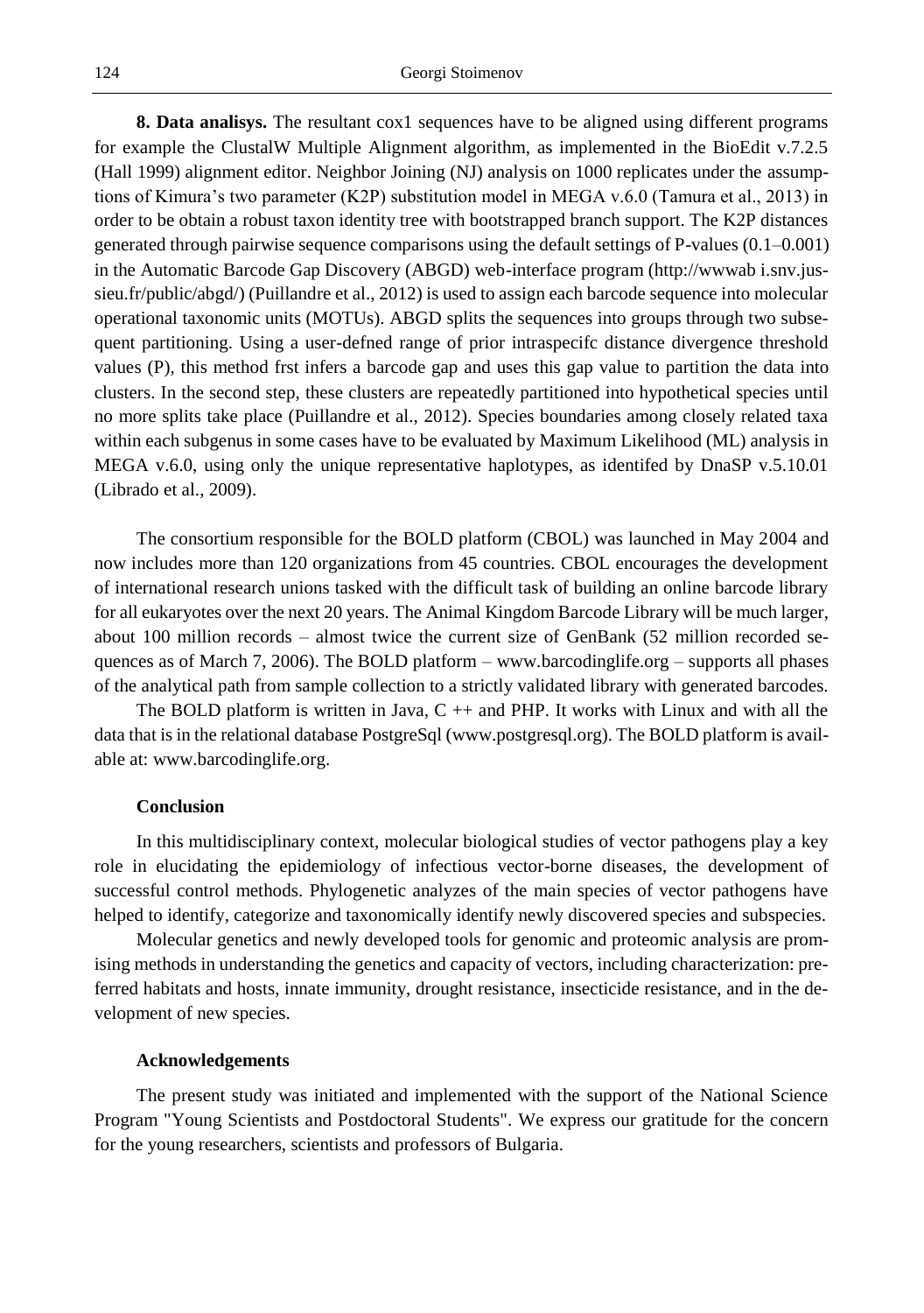# **References**

- 1. Jinbo U., Kato T., Ito M. (2011). *Current progress in DNA barcoding and future implications for entomology*. Entomol Sci, 14:107–124.
- 2. Sirivanakarn, S. (1977). *A revision of the subgenus Lophoceraomyia of the genus Culex in the Oriental region (Diptera: Culicidae)*. Contrib Am Entomol Inst (Ann Arbor), 13:1–245.
- 3. Hebert, P. D., Cywinska A., Ball S. L., de Waard J. R. (2003). *Biological identifications through DNA barcodes*. Proc Biol Sci, 270:313–321.
- 4. Hebert, P. D., Ratnasingham S., De Waard J. R. (2003). *Barcoding animal life: cytochrome c oxidase subunit 1 divergences among closely related species*. Proc Biol Sci, 270(Suppl 1): S96–S99.
- 5. Rueanghiran, C., Apiwathnasorn C., Sangthong P., Samung Y., Ruangsittichai J. (2011). *Utility of a set of conserved mitochondrial cytochrome oxidase subunit I gene primers for Mansonia annulata identification*. Southeast Asian J Trop Med Public Health, 42:1381–1387.
- 6. Paz, A., Crawford A. J. (2012). *Molecular-based rapid inventories of sympatric diversity: a comparison of DNA barcode clustering methods applied to geography-based vs clade-based sampling of amphibians*. J Biosci, 37:887–896.
- 7. Merget, B., Koetschan C., Hackl T., Forster F., Dandekar T., Muller T., Schultz J., Wolf M. (2012). *The ITS2 Database*. J Vis Exp, 61:pii: 3806.
- 8. Sevilla, R. G., Diez A., Norn M., Mouchel O., Jerome M., Verrezagnis V., Van Pelt H., Favrery, L., Krey G., Bautista J.M. (2007). *Primers and polymerase chain reaction conditions for DNA barcoding teleost fish based on the mitochondrial cytochrome b and nuclear rhodopsin genes*. Mol Ecol Notes, 7:730–734.
- 9. Shen, Y. Y., Chen X., Murphy R. W. (2013). *Assessing DNA barcoding as a tool for species identification and data quality control*. PLoS ONE, 8:e57125.
- 10. Vences, M., Thomas M., van der Meijden A., Chiari Y., Vieites D. R. (2005). *Comparative performance of the 16S rRNA gene in DNA barcoding of amphibians*. Front Zool, 2:5.
- 11. Chu, K. H., Li C., Qi J. (2006). *Ribosomal RNA as molecular barcodes: a simple correlation analysis without sequence alignment*. Bioinformatics, 22:1690–1701.
- 12. Rach, J., Desalle R., Sarkar I. N., Schierwater B., Hadrys H. (2008). *Character-based DNA barcoding allows discrimination of genera, species and populations in Odonata*. Proc Biol Sci, 275:237– 247.
- 13. Webster, B. L., Emery A. M., Webster J. P., Gouvras A., Garba A., Diaw O., Seye M. M., Tchuente L. A. T., Simoonga C., Mwanga J. (2012). *Genetic diversity within Schistosoma haematobium: DNA barcoding reveals two distinct groups*. PLoS Negl Trop Dis, 6:e1882
- 14. Laurito, M., de Oliveira T. M., Almiron W. R., Sallum M. A. M. (2013). *COI barcode versus morphological identification of Culex (Culex) (Diptera: Culicidae) species: a case study using samples from Argentina and Brazil*. Mem Inst Oswaldo Cruz, 108:110–122
- 15. Khamis, F. M., Masiga D. K., Mohamed S. A., Salifu D., de Meyer M., Ekesi S. (2012). *Taxonomic identity of the invasive fruit fly pest. Bactrocera invadens: concordance in morphometry and DNA barcoding*. PLoS One, 7:e44862
- 16. Roy, S., Tyagi A., Shukla V., Kumar A., Singh U. M., Chaudhary L. B., Datt B., Bag S. K., Singh P. K., Nair N. K. (2010). *Universal plant DNA barcode loci may not work in complex groups: a case study with Indian Berberis species*. PLoS ONE, 5:e13674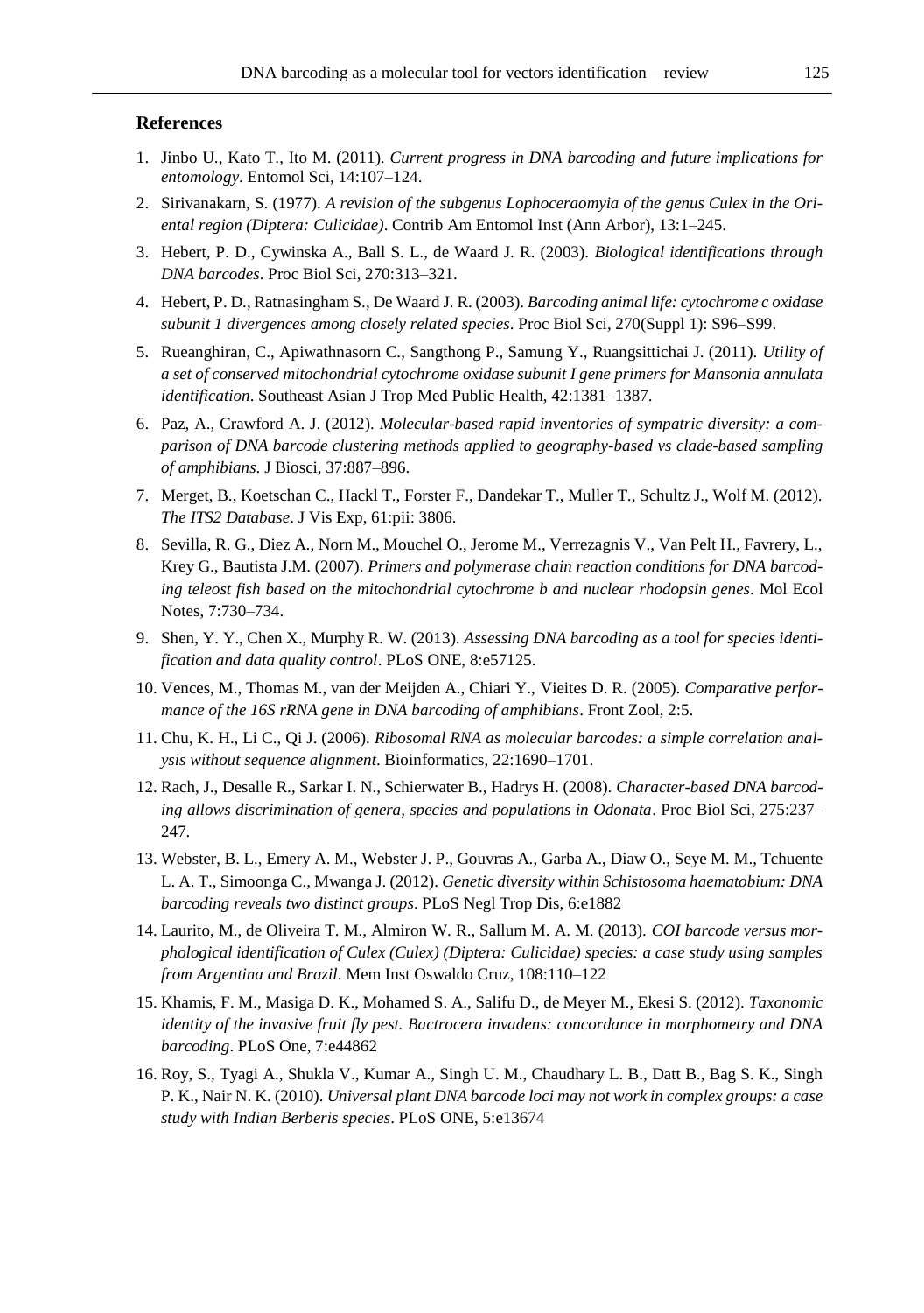- 17. Schoch, C. L., Seifert K. A., Huhndorf S., Robert V., Spouge J. L., Levesque C. A., Chen W., Bolchacova E., Voigt K., Crous P. W. (2012). *Nuclear ribosomal internal transcribed spacer (ITS) region as a universal DNA barcode marker for Fungi*. Proc Natl Acad Sci U S A 2012, 109:6241– 6246.
- 18. Wang, G., Li C., Guo X., Xing D., Dong Y., Wang Z., Zhang Y., Liu M., Zheng Z., Zhang H. (2012). *Identifying the main mosquito species in China based on DNA barcoding*. PLoS ONE, 7:e47051
- 19. Kumar, N. P., Rajavel A. R., Natarajan R., Jambulingam P. (2007*). DNA barcodes can distinguish species of Indian mosquitoes (Diptera: Culicidae)*. J Med Entomol 2007, 44:1–7.
- 20. Bourke, B. P., Oliveira T. P., Suesdek L., Bergo E. S., Sallum M. (2013). *A multi-locus approach to barcoding in the Anopheles strodei subgroup (Diptera: Culicidae)*. Parasit Vectors, 6:111.
- 21. Rubinoff, D. (2006). *DNA barcoding evolves into the familiar*. Conser Biol, 20:1548–1549
- 22. Mathieu, B., Cêtre-Sossah C., Garros C., Chavernac D., Balenghien T., Vignes-Lebbe R., Ung V., Candolfi E., Delécolle J. C. (2010). *IIKC: An Interactive Identification Key for female Culicoides (Diptera: Ceratopogonidae) from the West Palearctic region*. In Proceedings of the international congress Tools for Identifying Biodiversity: Progress and Problems: 20-22 September; Paris. Edited by Nimis PL, Vignes-Lebbe R; 201–205
- 23. Goffredo, M., & Meiswinkel R. (2004). *Entomological surveillance of bluetongue in Italy: methods of capture, catch analysis and identification of Culicoides biting midges*. Vet. Ital., 40 (3), 260–265.
- 24. Borkent, A. (2017). *Ceratopogonidae. In: Kirk-Spriggs AH, Sinclair BJ, editors. Manual of Afrotropical Diptera, Volume 2. Nematocerous Diptera and lower Brachycera Suricata 5*. Pretoria: South African National Biodiversity Institute; p. 733–812.
- 25. Purse, B. V., Carpenter S., Venter G. J., Bellis G., Mullens B. A. (2015). *Bionomics of temperate and tropical Culicoides midges: knowledge gaps and consequences for transmission of Culicoidesborne viruses*. Annu Rev Entomol, 60:373–92.
- 26. Carpenter, S., Mellor P. S., Fall A. G., Garros C., Venter G. J. (2017). *African horse sickness virus: history, transmission, and current status*. Annu Rev Entomol, 62:343–58.
- 27. Mellor, P. S., Boorman J., Baylis M. (2000). *Culicoides biting midges: their role as arbovirus vectors*. Annu Rev Entomol, 45:307–40.
- 28. Akakpo, A. J., Wombou Toukam C. M., Mankor A., Ly C. (2011). *Economic impact of African horse sickness outbreak in Senegal in 2007*. Bull Anim Hlth Prod Afr., 59:1–16.
- 29. Diouf, N. D., Etter E., Lo M. M., Lo M., Akakpo A. J. (2012). *Outbreaks of African horsesickness in Senegal, and methods of control of the 2007 epidemic*. Vet Rec., 172:152.
- 30. Kasap, O. E., Votýpka J., Alten B. (2013). *The distribution of the Phlebotomus major complex (Diptera: Psychodidae) in Turkey*. Acta Trop, 127:204–11.
- 31. Folmer, O., Black M., Hoeh W., Lutz R., Vrijenhoek R. (1994). *DNA primers for amplifcation of mitochondrial cytochrome c oxidase subunit I from diverse metazoan invertebrates*. Mol Mar Biol Biotechnol. 3:294–299.
- 32. Gunay, F., Alten B., Simsek F., Aldemir A., Linton Y. M. (2015). *Barcoding Turkish Culex mosquitoes to facilitate arbovirus vector incrimination studies reveals hidden diversity and new potential vectors*. Acta Trop, 143:112–20.
- 33. Hall, T. A. (1999). *BioEdit: a user-friendly biological sequence alignment editor and analysis program for Windows 95/98/NT*. Nucleic Acids Symp Ser. 41:95–8.
- 34. Tamura, K., Stecher G., Peterson D., Filipski A., Kumar S. (2013). *MEGA6: Molecular evolutionary genetics analysis version 6.0*. Mol Biol Evol., 30:2725–9.